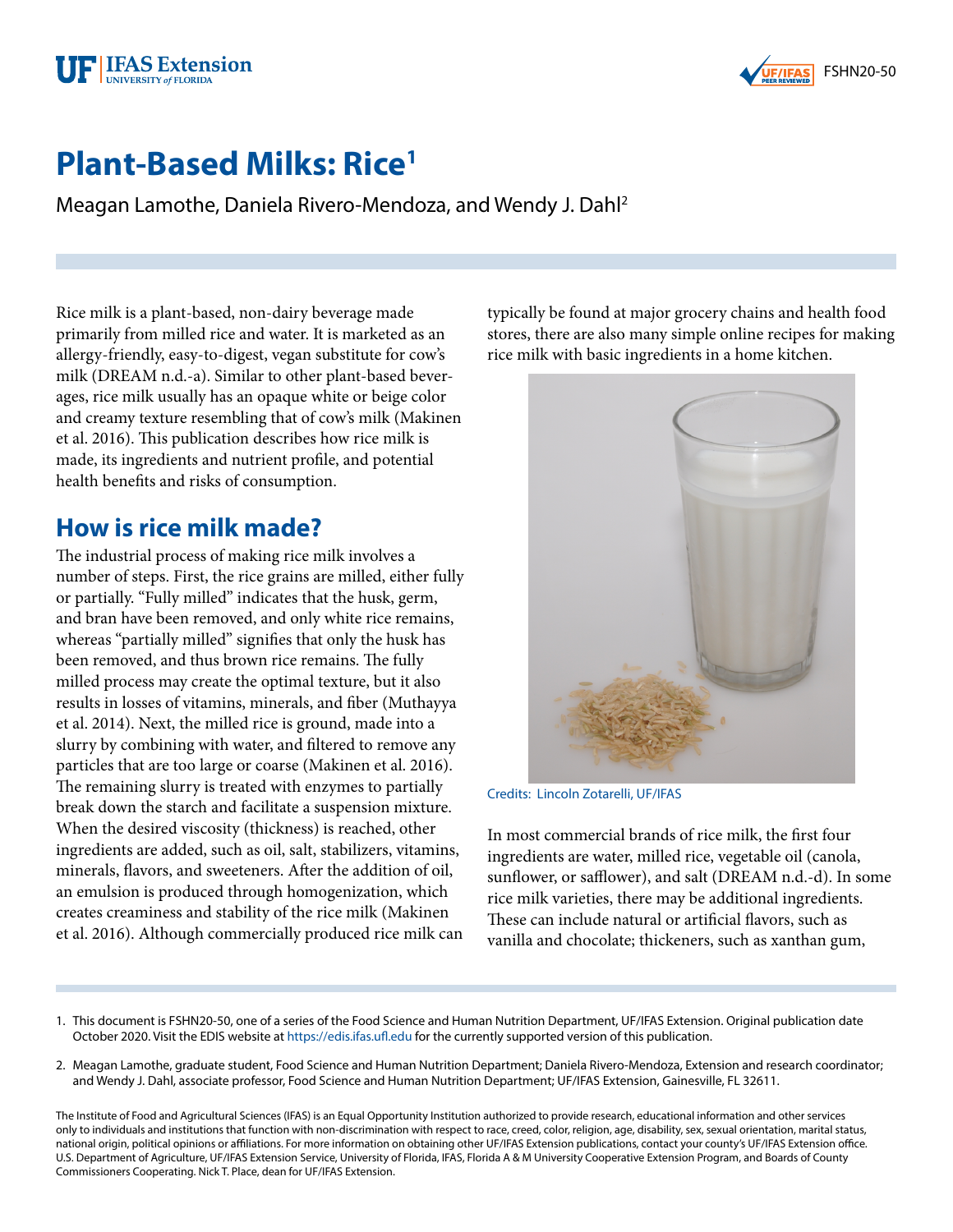tapioca starch, or carrageenan; and vitamins and minerals for nutrient fortification, such as calcium phosphate and vitamins A, D, and B12 (DREAM n.d.-b).

# **How does the nutrient profile of rice milk compare to cow's milk?**

Table 1 summarizes the nutrient profiles for a 1 cup (8 oz) serving of rice milk and whole and low-fat cow´s milk. This comparison assumes that the rice milk is unflavored but fortified with calcium and vitamins A, D, and B12.

**Calories.** A serving of cow's whole milk contains about 150 calories (USDA n.d.), whereas a serving of rice milk is about 120 calories (DREAM n.d.-c). However, fat-free and low-fat cow's milk contain fewer calories than rice milk (USDA n.d.).

**Protein.** A serving of cow's milk (either whole, skim, or low-fat) contains about 8 g of protein (USDA n.d.), whereas a serving of rice milk contains less than 1 g of protein (DREAM n.d.-c).

**Fat.** A serving of whole cow's milk contains about 8 g of fat, of which more than half is saturated fat (USDA n.d.). A serving of rice milk contains a similar amount of fat as low-fat milk but no saturated fat (DREAM n.d.-c).

**Carbohydrates.** An 8 oz serving of whole or low-fat cow's milk contains about 12 to 13 g of total carbohydrate, almost all of which is in the form of the naturally occurring milk sugar, lactose (Singhal, Baker, and Baker 2017). An 8 oz serving of rice milk contains about 23 g of total carbohydrates, of which about 10 g is added sugar (DREAM n.d.-c). The remaining 13 g of carbohydrate is starch. Most commercial rice milks contain no fiber.

**Vitamins and Minerals.** Commercially produced, fortified rice milks may contain similar levels of calcium, vitamins A, D, and B12 as cow's milk (USDA n.d.), because these nutrients have been added to the beverage during the production process. Unfortified rice milk (without any added vitamins and minerals), such as homemade rice milk, is not a source of these nutrients (DREAM n.d.-d).

# **What are the potential health benefits of rice milk?**

Rice milk is safe for people who have allergies to cow's milk, because it does not contain any milk protein. In the United States, foods that contain any of the eight major food allergens—or proteins derived from these foods—must

include a disclosure on the label (FDA 2018). Dairy is the most common major food allergen. Allergies to soy and tree nuts, the base ingredients of other plant-based milks, are also common (FDA 2018). Although allergy to rice is possible, rice is not among the common allergens in the United States, making rice milk a safe choice for many people with allergies to dairy, soy, or nuts.

Because rice milk does not contain any lactose, it is suitable for adults with lactose intolerance. Lactose-free cow's milk is also suitable for individuals with lactose intolerance and is widely available in the United States.

Rice milk also contains no saturated fat or cholesterol (Singhal, Baker, and Baker 2017). The Dietary Guidelines for Americans recommend limiting intake of saturated fat to less than 10% of total calorie intake per day, so rice milk fits well within this guideline (USDA 2015). Note that low-fat and fat-free cow's milk also align with the DGA recommendation, because these products are low in saturated fat.

# **What are the possible risks of rice milk?**

Rice milk contains nearly twice as many grams of carbohydrates per serving as cow's milk, including about 10 g of sugars per serving. It is recommended in the Dietary Guidelines for Americans to limit intake of sugar-containing beverages. In contrast, low-fat or skim cow's milk are free of added sugars and thus are healthful choices. The glycemic index of rice milk is also about twice that of cow's milk, meaning it leads to a higher increase in blood glucose after consumption (University of Sydney n.d.). Rice milk may not be the best choice for individuals with diabetes or at risk for diabetes, who are trying to limit intake of carbohydrates and manage their blood glucose.

A possible health risk of consuming rice milk is its potentially high levels of arsenic (Wilson 2015). Arsenic is a toxic metal that occurs naturally in the soil and water and can subsequently enter the food supply through plants. Rice tends to absorb higher amounts of arsenic than other grains and can sometimes reach dangerous levels if it is not monitored closely. In the United States, the Food and Drug Administration (FDA) conducts testing of foods to ensure limited consumer exposure to arsenic from rice and other foods (FDA 2019). For this reason, it is likely that commercially available rice milks available in the United States are not high in arsenic, but it may be prudent to consume rice and rice-containing products, including rice milk, in moderation.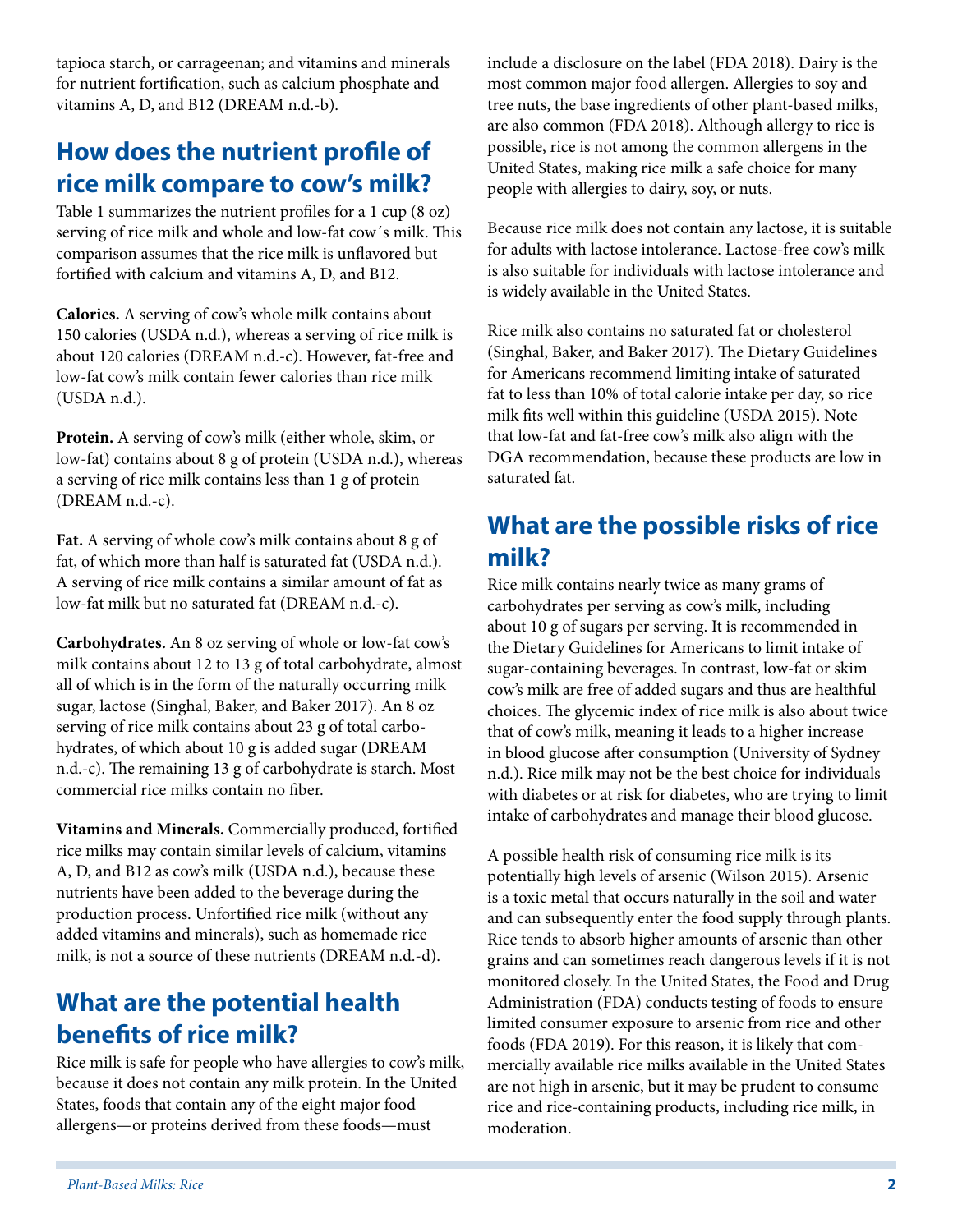## **Is rice milk an appropriate choice for children?**

Rice milk has been suggested as a substitute for cow's milk for children with milk protein allergies (Tzifi, Grammeniatis, and Papadopoulous 2014). If a child is consuming a vegan diet, fortified rice milk does provide a source of some of the essential nutrients commonly found in dairy: calcium, vitamin A, vitamin D, and vitamin B12 (DREAM n.d.-c). However, rice milk provides very little protein—another much-needed nutrient for child growth. The addition of an appropriate protein powder, such as soy or pea, to rice milk may be needed to ensure adequate protein intake and proper growth and development (Baroni, Goggi, and Battino 2018). Additionally, it is important to note that caution should be taken regarding the amount of rice milk a child drinks due to the risk of arsenic toxicity, as discussed above (Carignan et al. 2016).

Rice milk should not be fed to infants. Infants should be fed human milk, or in the absence of human milk, an appropriate infant formula.

#### **Summary**

Rice milk is a plant-based, non-dairy beverage. Compared to cow's milk, rice milk is much lower in protein and higher in carbohydrate. If fortified, rice milk provides similar amounts of calcium and vitamins A, D, and B12 as cow's milk. The sugar and starch content of rice milk contributes to its high glycemic index. Because it provides little protein and is a potential source of arsenic, caution should be exercised when considering rice milk as a beverage for children.

#### **References**

Baroni, L., S. Goggi, and M. Battino. 2018. "Planning Well-Balanced Vegetarian Diets in Infants, Children, and Adolescents: The Vegplate Junior." *Journal of Academy of Nutrition and Dietetics* 119 (7): 1067–1073.

Carignan, C. C., T. Punshon, M. R. Karagas, and K. L. Cottingham. 2016. "Potential Exposure to Arsenic from Infant Rice Cereal." *Annals of Global Health* 82 (1): 221–224.

DREAM. n.d.-a. "Base Ingredient: Rice*.*" Accessed 2 April 2020.<http://www.dreamplantbased.com/education>

DREAM. n.d.-b. "Dream Products: Base Ingredient Rice." Accessed 20 April 2019. [http://www.dreamplantbased.com/](http://www.dreamplantbased.com/base/rice/) [base/rice/](http://www.dreamplantbased.com/base/rice/)

DREAM. n.d.-c. "Rice Dream: Enriched Original Rice Drink*.*" Accessed 2 April 2020. [http://www.dreamplantbased.com/product/](http://www.dreamplantbased.com/product/rice-dream-enriched-original-organic-rice-drink/) [rice-dream-enriched-original-organic-rice-drink/](http://www.dreamplantbased.com/product/rice-dream-enriched-original-organic-rice-drink/)

DREAM. n.d.-d. "Rice Dream: Original Rice Drink." Accessed 2 April 2020. [http://www.dreamplantbased.com/](http://www.dreamplantbased.com/product/rice-dream-classic-original-organic-rice-drink/) [product/rice-dream-classic-original-organic-rice-drink/](http://www.dreamplantbased.com/product/rice-dream-classic-original-organic-rice-drink/)

Food and Drug Administration (FDA). 2018. "Food Allergies: What You Need to Know*.*" Accessed 2 April 2020. [https://www.fda.gov/Food/ResourcesForYou/Consumers/](https://www.fda.gov/Food/ResourcesForYou/Consumers/ucm079311.htm) [ucm079311.htm](https://www.fda.gov/Food/ResourcesForYou/Consumers/ucm079311.htm)

Food and Drug Administration (FDA). 2019. "Arsenic in Food and Dietary Supplements*.*" Accessed 2 April 2020. [https://www.fda.gov/food/metals-and-your-food/](https://www.fda.gov/food/metals-and-your-food/arsenic-food-and-dietary-supplements) [arsenic-food-and-dietary-supplements](https://www.fda.gov/food/metals-and-your-food/arsenic-food-and-dietary-supplements)

Makinen, O. E., V. Wanhalinna, E. Zannini, and E. K. Arendt. 2016. "Foods for Special Dietary Needs: Non-dairy Plant-Based Milk Substitutes and Fermented Dairy-Type Products." *Critical Reviews in Food Science and Nutrition* 56 (3): 339–349.

Muthayya, S., J. D. Sugimoto, S. Montgomery, and G. F. Maberly. 2014. "An Overview of Global Rice Production, Supply, Trade, and Consumption." *Annals of the New York Academy of Sciences* 1324:7–14.

Singhal, S., R. D. Baker, and S. S. Baker. 2017. "A Comparison of the Nutritional Value of Cow's Milk and Nondairy Beverages." *Journal of Pediatric Gastroenterology and Nutrition* 64 (5): 799–805.

Tzifi, F., V. Grammeniatis, and M. Papadopoulos. 2014. "Soy- and Rice-Based Formula and Infant Allergic to Cow's Milk." *Endocrine, Metabolic & Immune Disorders - Drug Targets* 14 (1): 38–46.

United States Department of Agriculture (USDA). 2015. "Dietary Guidelines for Americans 2015–2020." Accessed 2 April 2020. [https://health.gov/our-work/](https://health.gov/our-work/food-nutrition/2015-2020-dietary-guidelines/guidelines/) [food-nutrition/2015-2020-dietary-guidelines/guidelines/.](https://health.gov/our-work/food-nutrition/2015-2020-dietary-guidelines/guidelines/)

United States Department of Agriculture (USDA). n.d. *FoodData Central.* Accessed 2 April 2020. [https://ndb.nal.](https://ndb.nal.usda.gov/ndb/foods) [usda.gov/ndb/foods](https://ndb.nal.usda.gov/ndb/foods)

University of Sydney. n.d. *GI Foods Advanced Search*. Accessed 2 April 2020. Available from [http://glycemicindex.](http://glycemicindex.com/foodSearch.php) [com/foodSearch.php](http://glycemicindex.com/foodSearch.php)